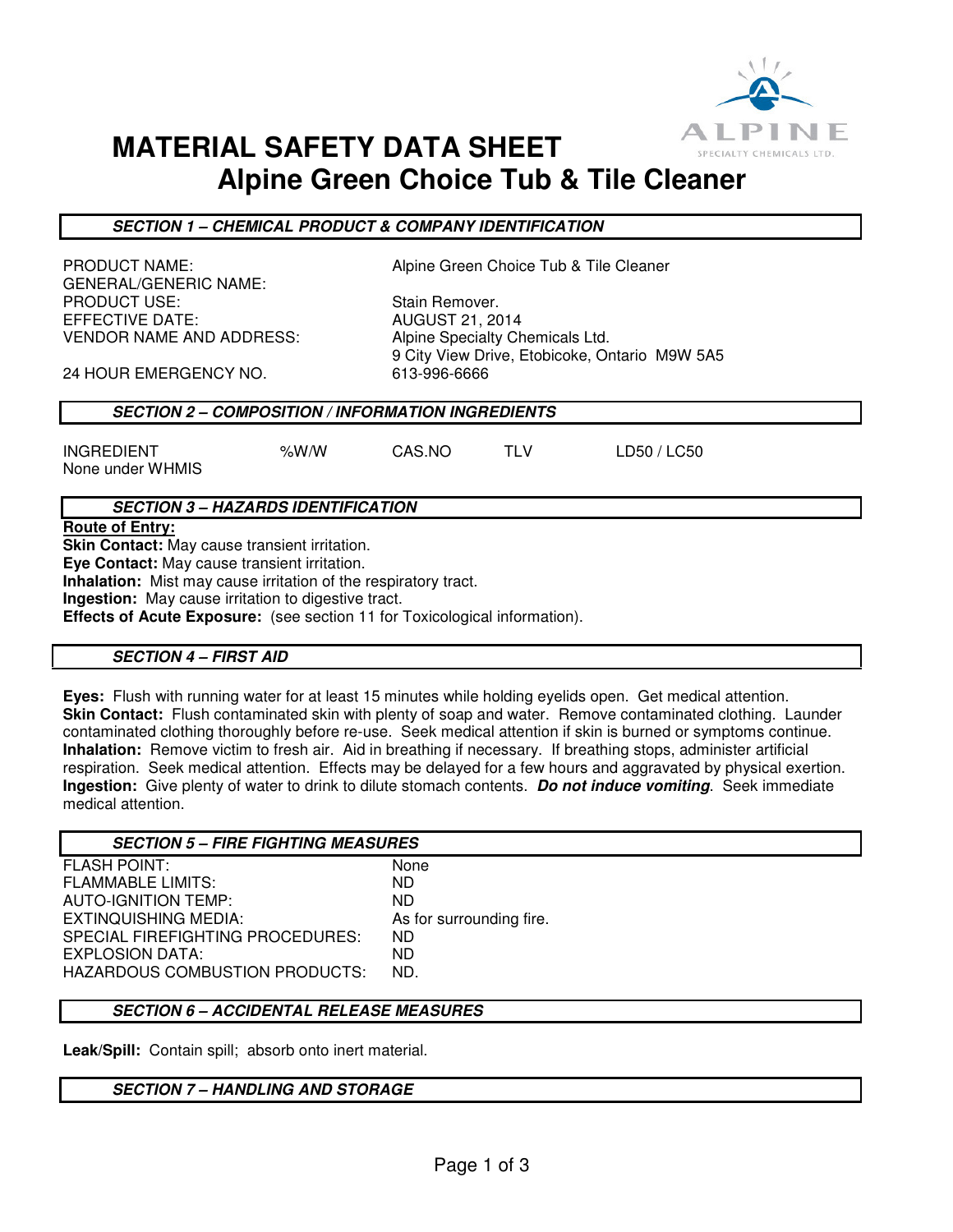# **MATERIAL SAFETY DATA SHEET Alpine Green Choice Tub & Tile Cleaner**

**Handling Procedures**: Avoid all skin contact. Ventilate adequately, otherwise wear an appropriate breathing apparatus. Avoid contact with eyes, skin or clothing. Keep container closed when not in use. **Storage Procedures**: Keep from freezing. Keep containers closed when not in use.

# **SECTION 8 – EXPOSURE CONTROLS**

**PROTECTIVE EQUIPMENT TO BE USED:**  Not required under adequate ventilation. VENTILATION: General ventilation adequate. PROTECTIVE GLOVES: Rubber EYE PROTECTION: Not required. OTHER PROTECTIVE MEASURES: ND

## **SECTION 9 – PHYSICAL PROPERTIES**

| PHYSICAL STATE:               | Liquid              |
|-------------------------------|---------------------|
| APPEARANCE AND ODOUR:         | Opaque Liquid       |
| <b>ODOUR THRESHOLD:</b>       | ND.                 |
| <b>SPECIFIC GRAVITY:</b>      | 1.0                 |
| <b>VAPOUR PRESSURE:</b>       | ND.                 |
| <b>VAPOUR DENSITY:</b>        | ND.                 |
| PH:                           | 7                   |
| <b>EVAPORATION RATE:</b>      | ND                  |
| <b>INITIAL BOILING POINT:</b> | 100°C approximately |
| <b>WATER SOLUBILITY:</b>      | Complete            |
| <b>FREEZING POINT:</b>        | 0°C approximately   |
|                               |                     |

# **SECTION 10 – STABILITY AND REACTIVITY**

STABILITY: STABILITY: INCOMPATIBILITY: ND HAZARDOUS DECOMPOSITION PRODUCTS: ND HAZARDOUS POLYMERIZATION: Will not occur. CONDITIONS TO AVOID: ND

### **SECTION 11 – TOXICOLOGICAL INFORMATION**  THRESHOLD LIMIT VALUE: ND EFFECTS OF ACCUTE EXPOSURE: None known SKIN CONTACT:<br>EYE CONTACT: The May cause irritation. May cause irritation. May cause damage if not treated properly. INHALATION: None expected. INGESTION: May cause irritation to digestive tract. EFFECT OF CHRONIC EXPOSURE: None known

IRRITANCY OF PRODUCT: Minimal CARCINOGENICITY: ND SENSITIZATION TO MATERIAL: ND REPRODUCTION TOXICITY: ND TERATOGENTICITY: ND MUTAGENICITY:

# **SECTION 12 – ECOLOGICAL CONSIDERATION**

No permanent effects on ecosystems.

### **SECTION 13 – DISPOSAL CONSIDERATIONS**

**Waste Disposal:** In accordance with federal, provincial or local government requirements.

**SECTION 14 – TRANSPORT INFORMATION**

**TDG Classification:** Not Regulated